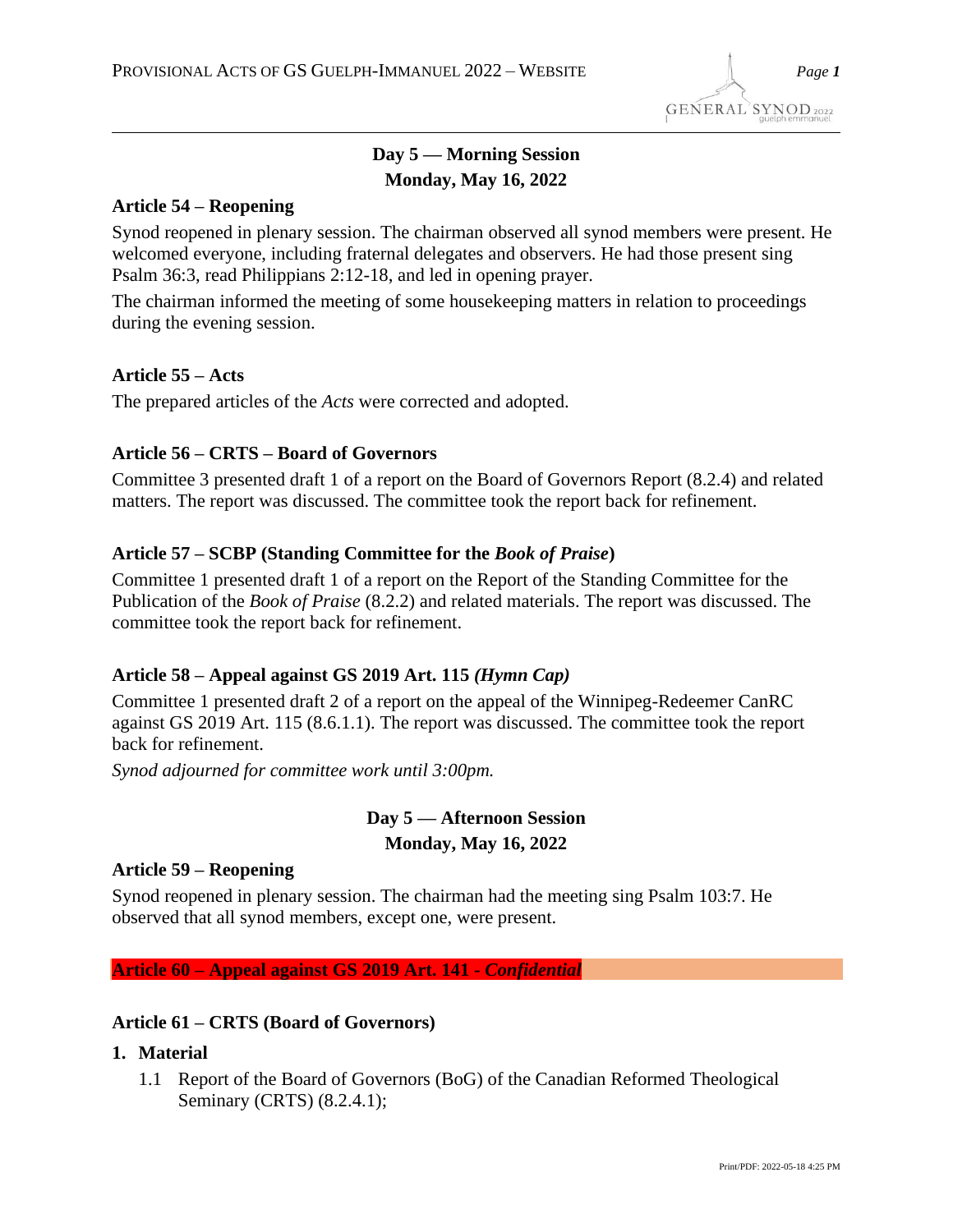- 1.2 Appointments to BoG (Finance and Property Committee) (8.2.4.3);
- 1.3 Letter from Toronto-Bethel (8.3.4.8), expressing a concern regarding the proposed update to Bylaw 12 Sections 3.8. It urged caution in making decisions by email.

## **2. Admissibility**

2.1 The submissions were declared admissible.

## **3. Decisions**

## Synod decided:

- 3.1 To receive the report, as well as all its appendices;
- 3.2 To acknowledge the expiration of the terms of office of Rev. M. VanLuik and brs. C. Medemblik and F. Oostdyk and to express gratitude for their work;
- 3.3 Pursuant to Section 5(2) of the Act and Section 3.04 of By-Law 12, to appoint, elect or re-appoint six active ministers to hold office until the next General Synod and to appoint at least three substitutes from each Regional Synod area, keeping in mind that the Bylaws prohibit anyone from serving more than three consecutive terms:
	- 3.3.1 To relieve Rev. R. Schouten (from RSW) of his duties on the Board of Governors due to health concerns. GS 2022 expresses its gratitude to Rev. Schouten for his faithful service;
	- 3.3.2 To re-appoint as governors, for a term lasting until the next General Synod: from RSW, Rev. J. Poppe and Rev. J. Slaa; from RSE, Rev. J. Louwerse;
	- 3.3.3 To re-appoint as governor, for a term lasting until the second subsequent General Synod: from RSE, Rev. C.J. VanderVelde;
	- 3.3.4 To appoint as governors for a term lasting until the third subsequent General Synod: from RSW, Rev. J. VanSpronsen (first alternate: Rev. D. Vandeburgt; second alternate: Rev. D. DeBoer); from RSE, Rev. J. Temple (first alternate: Rev. B. DeJong; second alternate: Rev. T. Wierenga);
- 3.4 Pursuant to Section 5(2) of the Act and Section 3.04 of By-Law 12, to appoint, elect or re-appoint five non-ministerial governors and to appoint at least two substitutes, keeping in mind that the By-laws prohibit anyone from serving more than three consecutive terms:
	- 3.4.1 To re-appoint as non-ministerial governors for a term lasting until the next General Synod: Brs. K. VanVeen and P. Vandersluis;
	- 3.4.2 To re-appoint as non-ministerial governor for a term lasting until the second subsequent General Synod: Br. A. Datema;
	- 3.4.3 To appoint as non-ministerial governor for a term lasting until the third subsequent General Synod: Brs. A. Bartels and H. Post (alternates: Brs. M. Bork and P. Broekema, in that order);
- 3.5 To request the churches to continue to remember in their prayers the needs of: Mrs. G. Deddens, Mrs. M. DeJong, Dr. & Mrs. N.H. Gootjes, Dr. & Mrs. C. VanDam and Dr. & Mrs. G. Visscher;
- 3.6 To give leave to the Board to appoint Dr. J. VanVliet as principal for the years 2022- 2025;
- 3.7 To give leave to the Board to grant tenure to Dr. T. VanRaalte;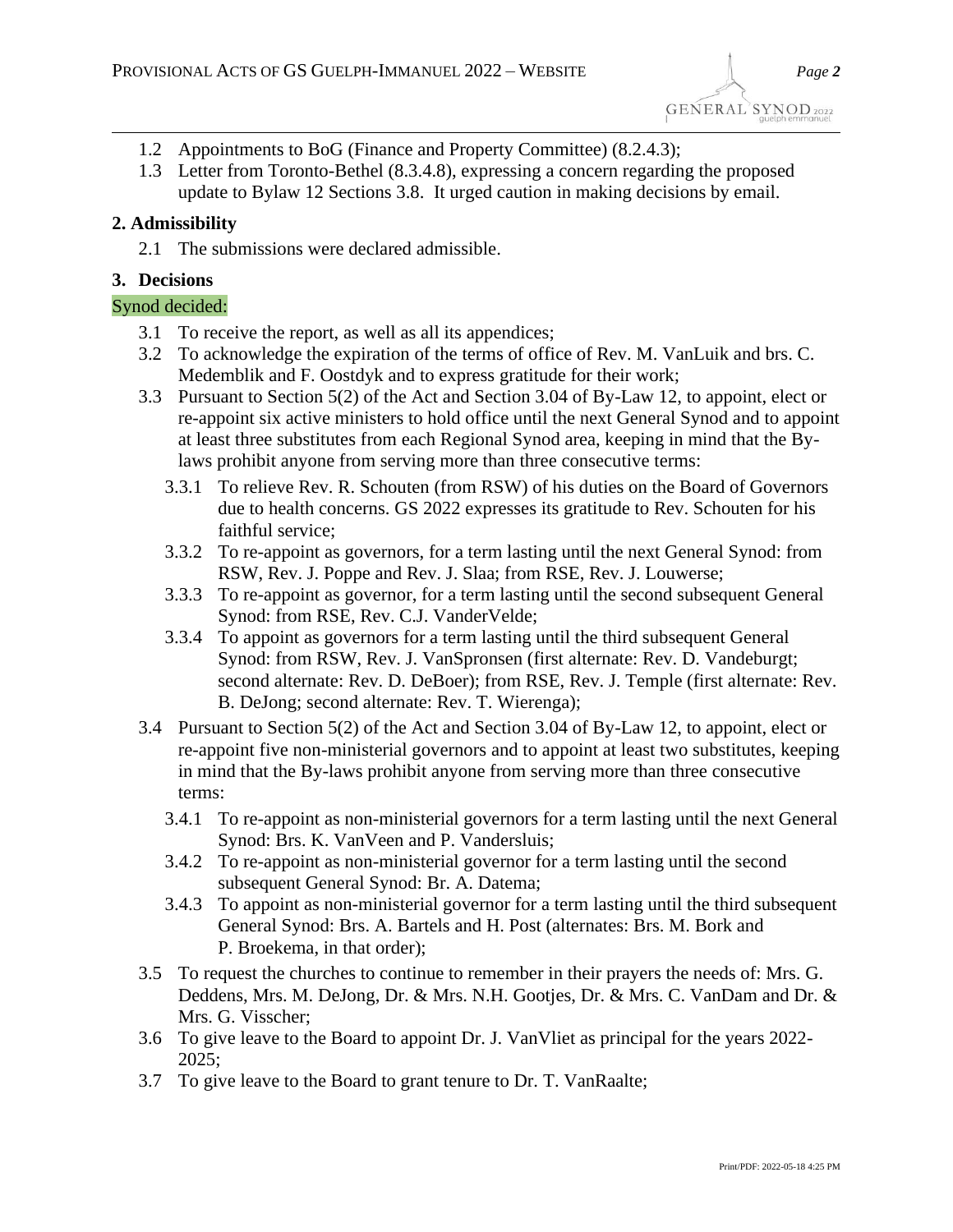- 3.8 To approve the proposed updates to Bylaw 12 Sections 3.8 and 13.01 (The complete texts of the proposed updates can be found on pages ten and eleven of the CRTS Board of Governors Report to GS 2022);
- 3.9 To approve all other decisions and actions of the Board and of its committees for the years 2019, 2020 and 2021 until the date of this Report:
	- 3.9.1 To authorize the Board of Governors to review current policies regarding admission standards for mature students (see: Strategic Planning – BoG Report pg.7), recognizing that any proposed changes would need to interact with the decisions of GS 1980 (Art. 44, Section II);
- 3.10 To express gratitude for the support received from the Free Reformed Churches in Australia;
- 3.11 To consider the audited financial statements and the report of the Auditors for the previous fiscal periods; to relieve the Treasurer of the Board of all responsibilities for these fiscal periods; to support and recommend the reappointment of DBK Accounting as Auditor until the next General Synod, subject to the discretion and direction of the Board;
- 3.12 To acknowledge with gratitude, the financial contributions of the Women's Savings Action to the well-being of the Seminary.

## **4. Grounds**

- 4.1 Re: 3.8: The proposed update to the bylaw simply provides a process for dealing with proposed resolutions which was already in place for communication by regular mail, by making it applicable to email correspondence. Further, the proposed update to the Bylaw requires a quorum;
- 4.2 Re: 3.9.1: Though the decision of GS 1980 (Art. 44) prohibits those who have not obtained a Bachelor's degree from being admitted to the M.Div. program, there is merit in undertaking a review of this policy as part of the long term strategic planning of CRTS.

The following synod members abstained from voting and asked that this be recorded: Rev. J. Slaa and Rev. C.J. VanderVelde, both as members of the Board of Governors, Elder G. Bartels, Rev. J. Temple.

## **Article 62 – Appeal against GS 2004 Art. 115 and GS 2019 Art. 142** *(Hymn Cap)*

## **1. Material**

- 1.1 Appeal of the Winnipeg-Redeemer CanRC (8.6.1.1) against GS 2004, Art. 115 and GS 2019 Art. 142 re: Hymn Cap:
	- 1.1.1 Winnipeg-Redeemer appeals the decision of GS 2004 Art.115 "to set the limit of hymns at 100" and the decision of GS 2019 Art. 142 to mandate the SCBP "to compile a list of such hymns keeping in mind that at this time the final number of hymns in the *Book of Praise* should not exceed 100 (as per GS 2004);"
	- 1.1.2 This appeal presents two new grounds for removing the limit of 100 hymns: (1) A limit on the number of hymns does not ensure a predominant place of Psalm-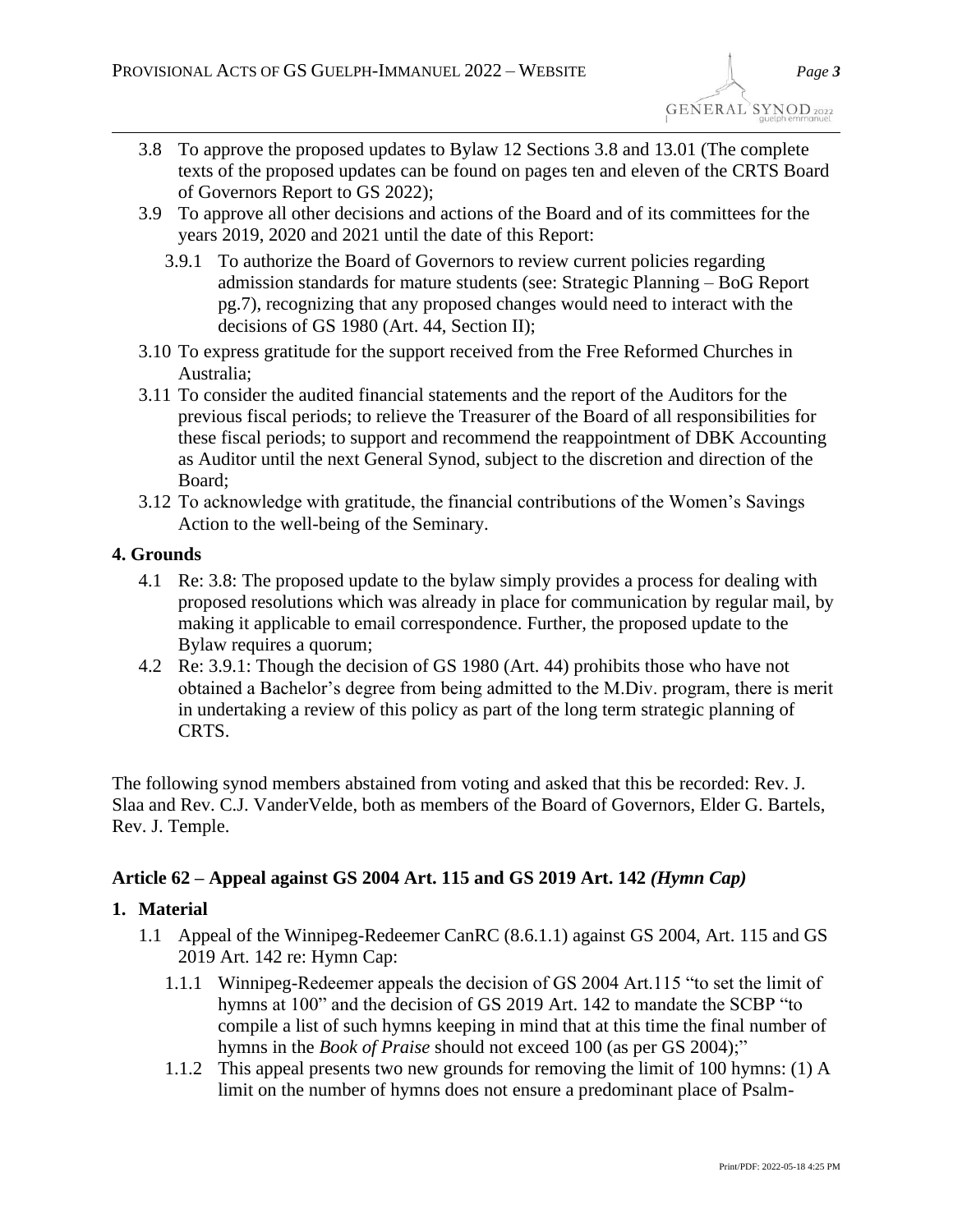singing in the liturgy of the Reformed churches, and (2) the limit of 100 hymns is quite arbitrary.

#### **2. Admissibility**

2.1 The appeal is declared admissible.

### **3. Decisions**

#### Synod decided:

3.1 To deny the appeal of the Winnipeg-Redeemer CanRC against GS 2004 Art. 115 and GS 2019 Art. 142.

#### **4. Grounds:**

- 4.1 The appeal does not demonstrate how the decisions were in conflict with the Word of God or the Church Order (CO Art. 31);
- 4.2 Previous decisions can be revisited as proposals substantiated by new grounds (CO Art. 33).

## **Article 63 – SCBP (Standing Committee for the Publication of the** *Book of Praise***)**

Committee 1 presented draft 2 of a report on the Report of the Standing Committee for the Publication of the *Book of Praise* (8.2.2) and related materials. The report was discussed. The committee took the report back, given an amendment, for refinement.

## **Article 64 – Appeal against RSE 2019 Art. 9**

#### **1. Material**

1.1 Appeal of Toronto-Bethel against RSE 2019 Art. 9 (8.6.3.1) which contains the decision to declare admissible a late submission by the Orangeville CanRC.

## **2. Admissibility**

2.1 The appeal was declared admissible.

#### **3. Decisions**

#### Synod decided:

3.1 To deny the appeal of the Toronto-Bethel CanRC against RSE 2019 Art. 9.

#### **4. Grounds**

- 4.1 By including the word "ordinarily" in their regulation (D) concerning appeals, the RSE regulations allow for exceptions to the submission date of material while at the same time guarding against the danger of setting a precedent of admitting late submissions as a "common practice";
- 4.2 There are no RSE regulations concerning the treatment of late submissions, the distinction between "late" and "extremely late" submissions, the requirement to give notice of the intention to send a late submission, or the need to respect the busy schedules of the men who volunteer their time to serve as delegates to Regional Synod;
- 4.3 As a deliberative major assembly, the delegates of RSE have the right to decide whether to receive late or even extremely late submissions from the churches: